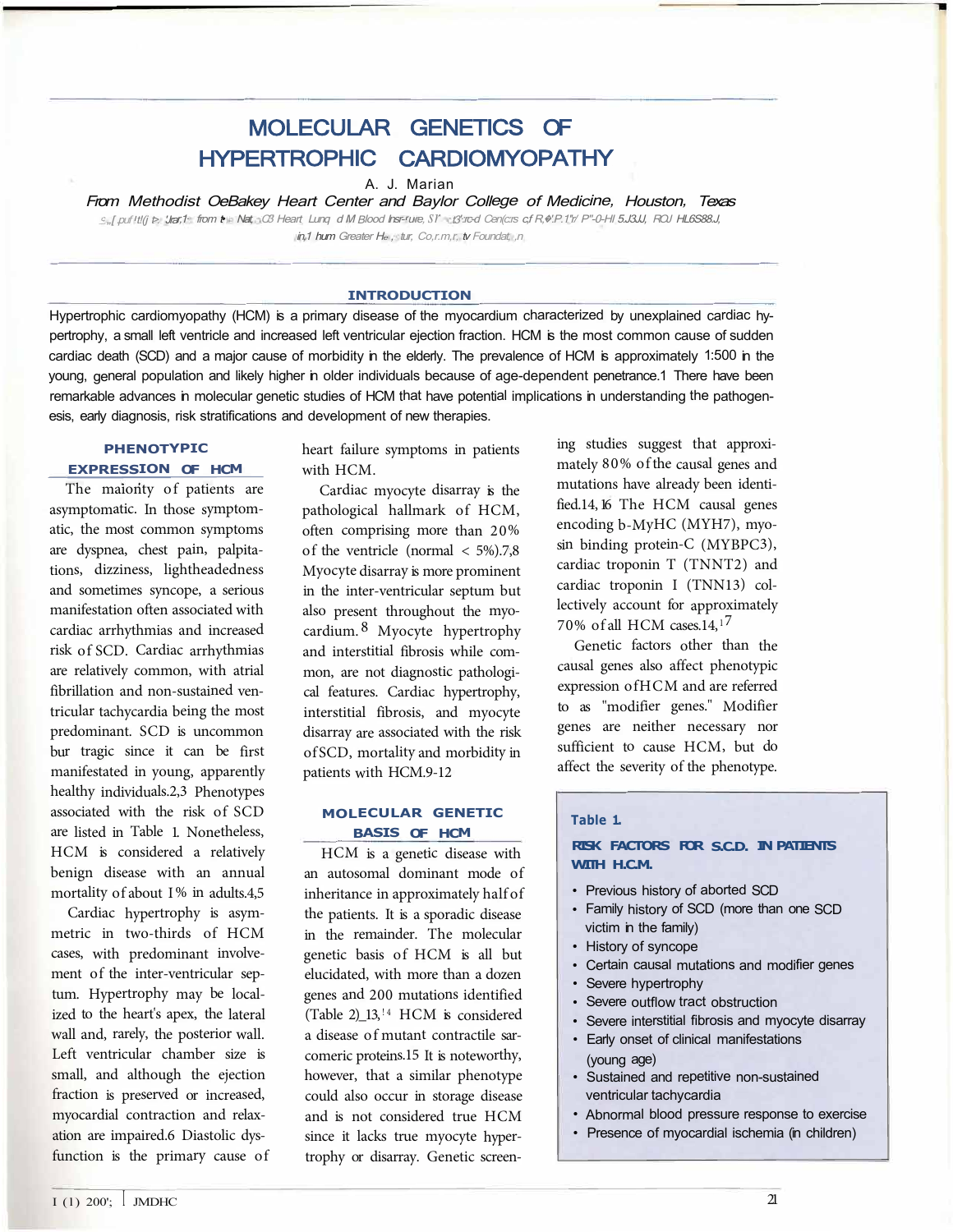| <b>GENE</b>                 | LOCUS        | FREOUENCY      |
|-----------------------------|--------------|----------------|
| -Myosin heavy chain         | 14q12        | $\sim$ 3 %     |
| Myosin binding protein-C    | 11p11.2      | $\sim$ 3 %     |
| <b>Cardiac troponin T</b>   | 1q32         | $\sim 5 - 1$ % |
| Cardiac troponin I          | 19p13.2      | ~1.96          |
| a-tropomyosin               | 15q22.1      | $< 5\%$        |
| <b>Myosin light chain-1</b> | 3p21.3-p21.2 | $< 5\%$        |
| <b>Myosin light chain-2</b> | 12q23.q24.3  | $< 5\%$        |
| Cardiac a-actin             | 11q          | <5%            |
| <b>Titin</b>                | 2q24.1       | <5%            |
| a-Myosin heavy chain        | 14q          | Rare           |
| <b>Tcap (Telethonin)</b>    | 10q12        | Rare           |
|                             |              |                |

Table 2. Causal Genes for HCM

These effects were first demonstrated for the angiotensin-1 converting enzyme l' (ACE-1) gene variants, which were linked to severity of cardiac hypertrophy and risk of SCD.18-lO The vast majority of the modifier genes have not yet been identified.

**Genotype-Phenotype Correlation:** The results of genotype-phenotype correlation studies suggest that mutations affect the severity of cardiac hypertrophy and the risk of SCD. 21-28 Overall, the -MyHC mutations are associated with an early onset, extensive hypertrophy and a relatively higher incidence of SCD, whereas mutations in the MyBP-C are associated with late onset and relatively mild hypertrophy.21, <sup>2</sup>9.30 The relatively low penetrance of certain mutations indicates that one can not exclude the possibility of HCM based on a normal physical examination, electrocardiogram and echocardiogram at a young age as the disease could develop at a later age. It is important to note that there is significant variability in the phenotypic expression of mutations, and benign and malignant mutations in each gene have been described. In general,

mutations in cTnT and cTnl are usually associated with mild cardiac hypertrophy, a higher incidence of SCD and extensive myocyte disarray.12, $26$ 

Concomitant diseases that increase cardiac load, such as hypertension, can also accelerate phenotypic expression of HCM, including mutation penetrance and hypertrophic severity. This is best illustrated in hypertensive hypertrophic cardiomyopathy of the elderly, a form ofHCM caused by MyBP-C mutations and often manifesting from hypertension. 29

# **PATHOGENESIS OF HCM**

The link(s) between the causal genetic defect and HCM's various phenotypic expressions is not precisely known. Existing data suggests that the initial phenotypes are largely biochemical and functional, such as reduced myofibrillar ATPase activity and impaired interaction of the sarcomere componencs.31 Functional phenotypes lead to expression of intermediary molecular phenotype  $-$  e.g. activation of intracellular signaling molecules - which collectively mediate induction of structural

and histological phenotypes such as hypertrophy, fibrosis and disarray, among others. According to this hypothesis, cardiac hypertrophy is considered a compensatory phenotype likely induced by myocardial contraction and bioenergetics.3!-35 For example, a recent study showed that tissue Doppler velocities of myocardial contraction and relaxation were reduced in patients with HCM mutations before they developed cardiac hypertrophy,6 and similar evidence has shown the myocardium's "energy compromise" based on reduced ratio of cardiac phosphocreatine to adenosine triphosphate. 3 6

Genetic Screening: In theory, genetic screening could potentially identify family members at risk of developing HCM prior to and independent of its clinical  $manifestations = ultrinately$ leading to generic risk stratification and preventative genetic-based interventions. Yet despite our ability ro identify most HCM causal genes, the diversity and infrequency of these specific causal mutations has made it difficult m develop and implement routine genetic screening, and low pre-test probability rules out the possibility of screening for a selected number of mutations.

A desirable genetic screenmg approach requires high sens1t1v1ty and specificity of the screening technique at a reasonable cost. The current technique for mutation detection is direct sequencing of genomic DNA, which is both sensitive and specific. However, diversity of the causal genes requires sequencing of at least a dozen genes that collectively comprise more than 100,000 nucleotides - a technique that is costly and labor intensive and would have, at best, an 80% chance of identifying the causal mutation. A practical compromise is to limit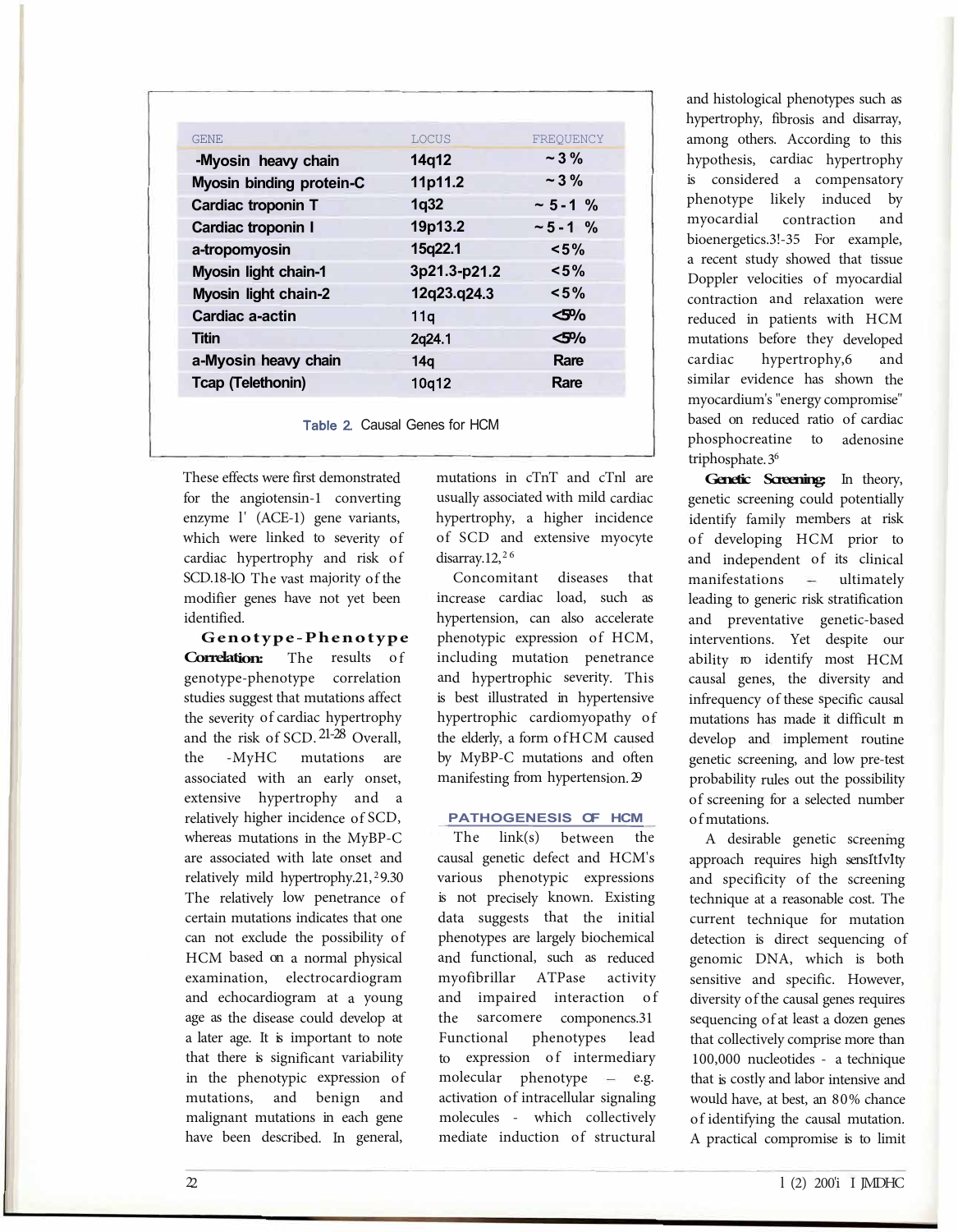che sequencing to HCM's four most common causal genes, which could identify approximately twothirds of the mutations. Hopefully within the next few years, advanced mutations screening techniques will be applied on a routine basis to screen at-risk individuals.

# **IMPACT OF GENETICS ON TREATMENT OF HCM**

Medical treatment of HCM has remained unchanged during the past two decades and includes blockers, calcium channel blockers and, less commonly, disopyramide phosphate and amiodarone, the latter to treat arrhythmias. More importantly, current therapeutic interventions have not induced regression of cardiac hypertrophy, fibrosis or disarray. It is still not feasible to correct the underlying generic defect. Therefore, research has focused on blockading the intermediary molecular phenotypes, such as blocking signaling kinases that induce hypertrophy and fibrosis. Treatment with simvastatin was recently found to attenuate cardiac phenotypes and induce regression of hypertrophy and fibrosis in a transgenic rabbit model of human HCM.37 Several recent studies have corroborated the potential benefits of statins, yet it is unclear whether the findings could extend to humans.

Other notable animalmodel studies include the use of spironolactone or losartan to reverse interstitial fibrosis, a risk factor for cardiac arrhythmias and SCD.9,38,39 The results raise the possibility of using reninangiotensin-aldosterone-system inhibitors to treat patients.

## **CONCLUDING REMARKS**

HCM is the most common cause of SCD in the young and a major cause of morbidity and mortality in the elderly. Its molecular

genetic basis is largely known, and current research aims to develop genetic screening techniques to identify those at risk. Studies in transgenic animal models have shown potential utility of statins or renin-angiotensin-aldosteronesysrem blockade in reversing and attenuating HCM cardiac phenotypes, but more studies are needed to determine whether these new pharmacological interventions also benefit humans.

### **REFERENCES**

- *1. Maron BJ Gardin JM, Flack JM et al. Prevalence of hypertrophic cardiomyopathy in a general population of young adults. Echocardiographic analysis o f 4111 subjects in the CARD/A Study. Coronary Artery Risk Development in (Young) Adults. Circulation 1995.-92:785-789.*
- *2. Maron BJ Shirani J, Poliac LC et al. Sudden death in young competitfre athletes. Clinical, demographic, and pathQlogical profiles. JAMA 1996:276: 199-204.*
- *3. McKenna W, Deanfield J Faruqui A et al. PrognQsis in hypertrophic car*diomyopathy: ro/e of age and clinical, *ekctrocardiographic and hemodynamic features. Am J Cardiol 1981;47:532- 538.*
- *4. Cannan CR, Reeder GS, Bailey KR et al. Natural history of hypertrophic cnrdiomyopathy. A population-based study, 19<sup>7</sup>6 through 1990. Circulation 1995;92:2488-2495.*
- *5. Maron BJ Olivotto 1, Spirito P et al. Epidemiology of hypertrophic cardiomyopathy-related death: revisited in a* la<sub>rg</sub>e non-referral-based patient popula*tion. Circulation 2000;102:858-864.*
- *6. Nagueh SF, Bachinski L, Meyer D et al. Tissue Doppler imaging consistently tktects myocardial abnornuilities in patients with hypertrophic cardiomyopathy and provides a novel means for an early diagnosis before and independently of hypertrophy. Circulation 2001;104:128-130.*
- *7. Maron BJ &berts WC. Quantitative ana(ysis of cardiac muscle cell disorganiza,tion in the ventricular septum of patients with hypertrophic cardiomyopathy. Circulation 1979;59:689-706.*
- *8. MarQn BJ, Anan TJ Roberts WC. Quantitative analysis of the distribution of cardiac muscle cell disorganization in the left ventricular wall of patients with hypertrophic cardiomyopathy. Circulation 1981;63:882-894.*
- *9. Shirani J Pick R, Roberts WC et al. Morphology and significance of the left ventricular collagen network in young patients with hypertrophic cardiomyopathy and sudden cardiac tkath. J Am Coll Cardiol 2000;35:36-44.*
- *10. Spirito P, Bellone P, Harris KM et al. Magnitude of left ventricular hypertrophy and risk of sudden tkath in hypertrophic cardiomyopathy. N EnglJ Med 2000;342:1778-1785.*
- *11. Vamava AM, Elliott PM. Baboonian C et al. Hypertrophic cardiomyopathy: histopathological features of sudden death in cardiac troponin T disease. Circulation 2001; 104: 1380-1384.*
- *12. VamavaAM, Elliott PM, Mahon Net al. Relation between myocyte disarray and outcome in hypertrophic cardiomyopathy. Am J Cardiol 2001;88:275- 279.*
- *13. Geisterfer-Lowrance AA, Kass* S, *Tanigawa Get al. A molecular basis for familial hypertrophic cardiomyopathy: a beta cardiac myQsin heavy chain gene missense mutation. Cell 1990;62:999- 1006.*
- *14. Marian AJ Roberts R. The molecular genetic basis for hypertrophic cardiom\_yopathy. J Mol Cell Cardiol 2001;33:655-670.*
- *15. Thierfelder L, Watkins H, MacRae C et al. Alpha-tropomyosin and cardiac troponin T mutations cause familial hypertrophic cardiomyopathy: a disease of the sarcomere. Cell 1994;77·701- 712.*
- *16. Arad M, Seidman JG, Seidman CE. Phenorypic diversity in hypertrophic cardiomyopathy. Hum Mo/ Genet 2002; JI :2499-2506.*